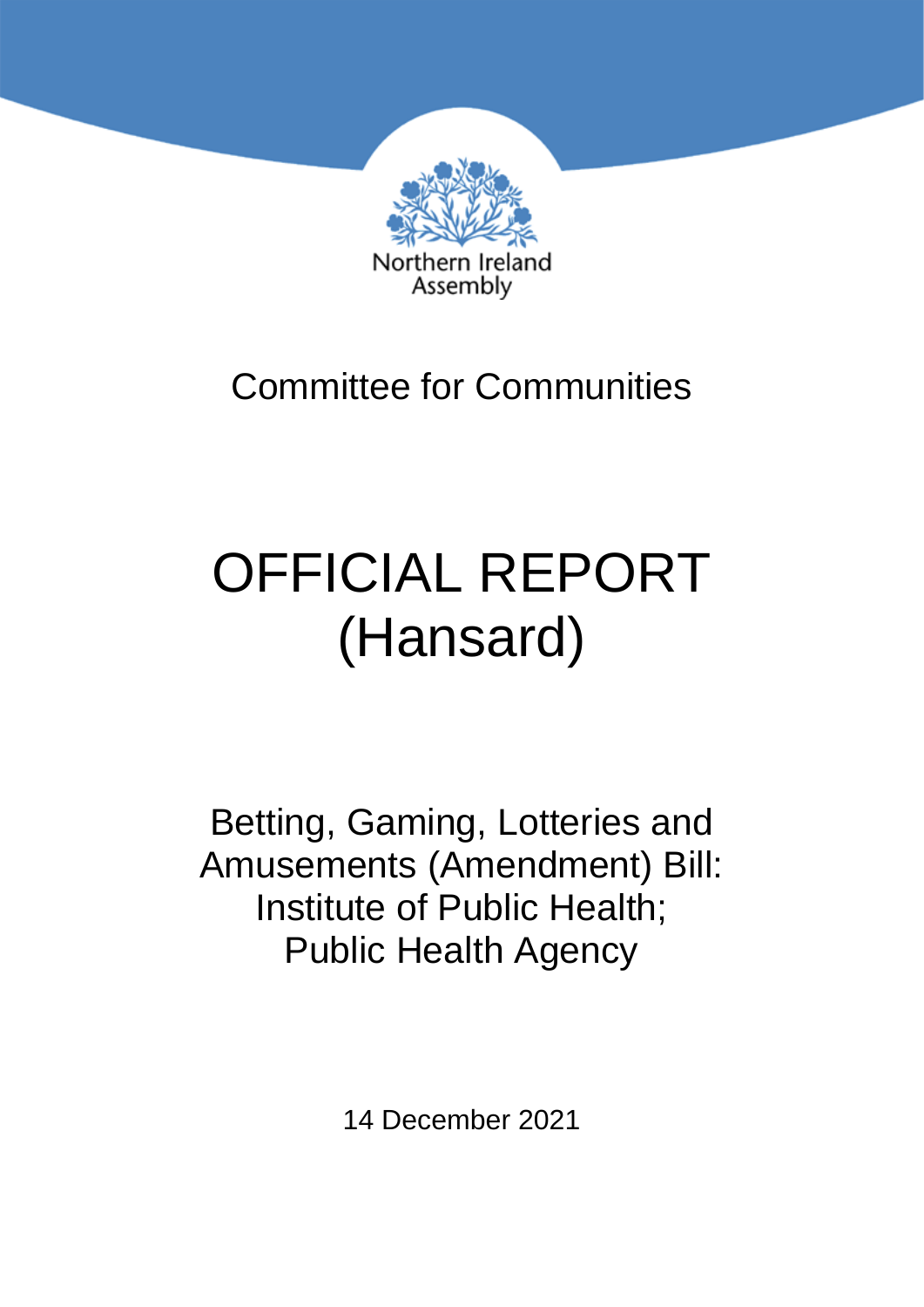### NORTHERN IRELAND ASSEMBLY

## Committee for Communities

Betting, Gaming, Lotteries and Amusements (Amendment) Bill: Institute of Public Health; Public Health Agency

14 December 2021

#### **Members present for all or part of the proceedings:**

Ms Kellie Armstrong (Deputy Chairperson) Mr Andy Allen Mr Mark Durkan Ms Ciara Ferguson Mr Paul Frew Ms Aine Murphy

#### **Witnesses:**

Dr Helen McAvoy **Institute of Public Health** Dr Joanna Purdy **Institute of Public Health** Mr Maurice Meehan Public Health Agency

**The Deputy Chairperson (Ms Armstrong):** We are joined by Dr Joanna Purdy and Dr Helen McAvoy from the Institute of Public Health and Mr Maurice Meehan from the Public Health Agency (PHA). Folks, thank you very much for coming along to this meeting for the Committee's considerations on the Betting, Gaming, Lotteries and Amusements (Amendment) Bill. I will hand over to you. I believe that we will hear from Maurice, followed by Helen and Joanna.

**Mr Maurice Meehan (Public Health Agency):** I represent the Public Health Agency, which is jointly providing evidence to the Committee alongside the Institute of Public Health in Ireland. I am delighted to do so, given the Institute of Public Health in Ireland's substantial reputation on public health policy, evidence and research. If it is OK with you, I propose that Helen make an evidence submission on behalf of the institute in the first instance, and I will then make a complementary input on behalf of the Public Health Agency.

**The Deputy Chairperson (Ms Armstrong):** That is brilliant. Thank you very much. We will leave it to you, then, Helen.

**Dr Helen McAvoy (Institute of Public Health):** That is great. Thank you very much for affording the opportunity to the Institute of Public Health to present on this important Bill. This is a bit like a tag team: I will now pass on to my colleague Joanna Purdy, who has prepared our opening statement. I will be available for the Q & A session following that. I will hand over to Dr Joanna Purdy.

**The Deputy Chairperson (Ms Armstrong):** Thank you.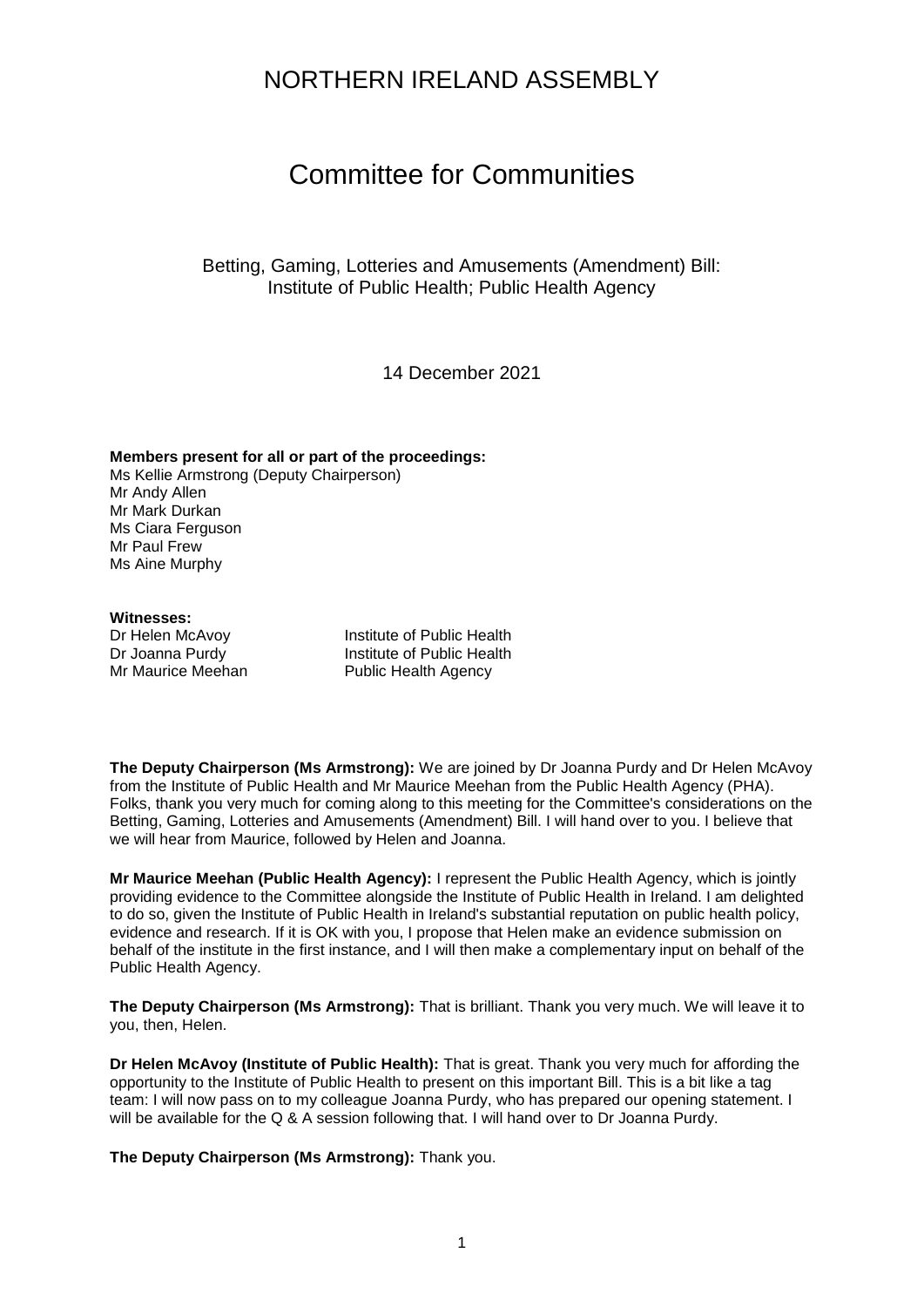**Dr Joanna Purdy (Institute of Public Health):** Good morning, Chair and members. Thank you for the invitation to present evidence to you on the Bill. The Institute of Public Health is an all-island organisation. We are funded by the Departments of Health in Ireland and Northern Ireland, and our work primarily focuses on promoting health and well-being, improving health equity and reducing health inequalities across the life course. We do that through research and evidence review and through policy analysis and evaluation.

At the outset, I declare no conflicts of interest. We do not receive funding from the gambling industry, and nor do we have any research, public relations, financial, governance or employment relationships with the gambling industry. In this opening statement, I will make some general comments on the Bill and then make some specific comments on some of the clauses that are of interest to us.

The institute welcomes the progress that is being made in updating gambling regulation in Northern Ireland. However, we feel that it does not provide sufficient protection from harms, including protection for vulnerable groups such as children and young people, those with existing addiction issues or those experiencing mental ill health. Over the next couple of minutes, I will speak about gambling harms in the Northern Ireland context, the importance of legislation to prevent and minimise harms and the need for a cross-departmental strategy.

With regard to gambling harms in the Northern Ireland context, we are all aware of the harms that result from gambling and that affect the health and well-being of individuals, families and communities. As we know, Northern Ireland has the highest rate of problem gambling in the UK at 2·3% compared with 1·1% in Wales, 0·7% in Scotland and 0·5% in England. The risk of gambling harms is higher in areas where there are greater levels of poverty and poorer mental health. As Northern Ireland has the highest levels of deprivation and mental ill health in the UK, that makes us a particularly vulnerable nation in respect of gambling harms. Those living in the most deprived areas are seven times more likely to experience gambling harms than those in the least deprived areas, even though they gamble less. For every one person experiencing problem gambling, six others are adversely affected. That equates to around one in 10 people living in the most deprived areas experiencing harm from either their own gambling or someone else's gambling.

I will move on to speak about legislation and its importance in preventing and minimising harms. Legislation is a fundamental tool for Governments, primarily to prevent gambling disorder at a population level and, perhaps to a lesser extent, to address the associated harms. We do not feel that the Bill, in its current form, protects public health, and we are concerned that it may, in fact, exacerbate gambling-related harms by increasing accessibility and availability. Evidence shows that increased access is related to gambling harms, and, thus, increases in supply may exacerbate harms.

My last general point relates to a cross-departmental strategy. Gambling can and will be harmful to some individuals, but it is important to note that the harms are greater than had previously been acknowledged. It is essential that the Bill tackles gambling activity through a public health lens. By that, we mean taking collective action through a "health in all policies" approach and the development of a cross-departmental strategy to address that issue. Prevention should be at the core of any legislation and strategy. We believe that this is a unique opportunity to do that and to prevent young people and vulnerable individuals from becoming addicted to gambling.

Over the next couple of minutes, in the latter part of my opening statement, I will comment on three clauses in the Bill.

On codes of practice, we strongly believe that mandatory codes of practice are required*,* which are legally enforceable, protect public health and focus on reducing gambling-related health inequalities. From a public health perspective, legislation gives stronger protection for individuals, families and communities. We feel that certain measures would be better placed as clauses in the Bill — for example, self-exclusion measures, advertising and marketing, product design and verification measures such as affordability. Elevating those provisions from codes of practice to legislation means that, where there is a breach, that becomes a criminal offence. There is a risk that less punitive measures such as fines will not be a sufficient deterrent for well-resourced gambling companies. Again, in the absence of a regulator, it will be extremely difficult to monitor and respond to any malpractice by the industry. The Minister for Communities has announced a key stakeholder consultation on codes of practice, which is welcome. However, consultation processes of that nature can be disproportionately influenced by industry lobbyists, who are well resourced and prefer weaker regulatory measures such as voluntary codes rather than statutory codes.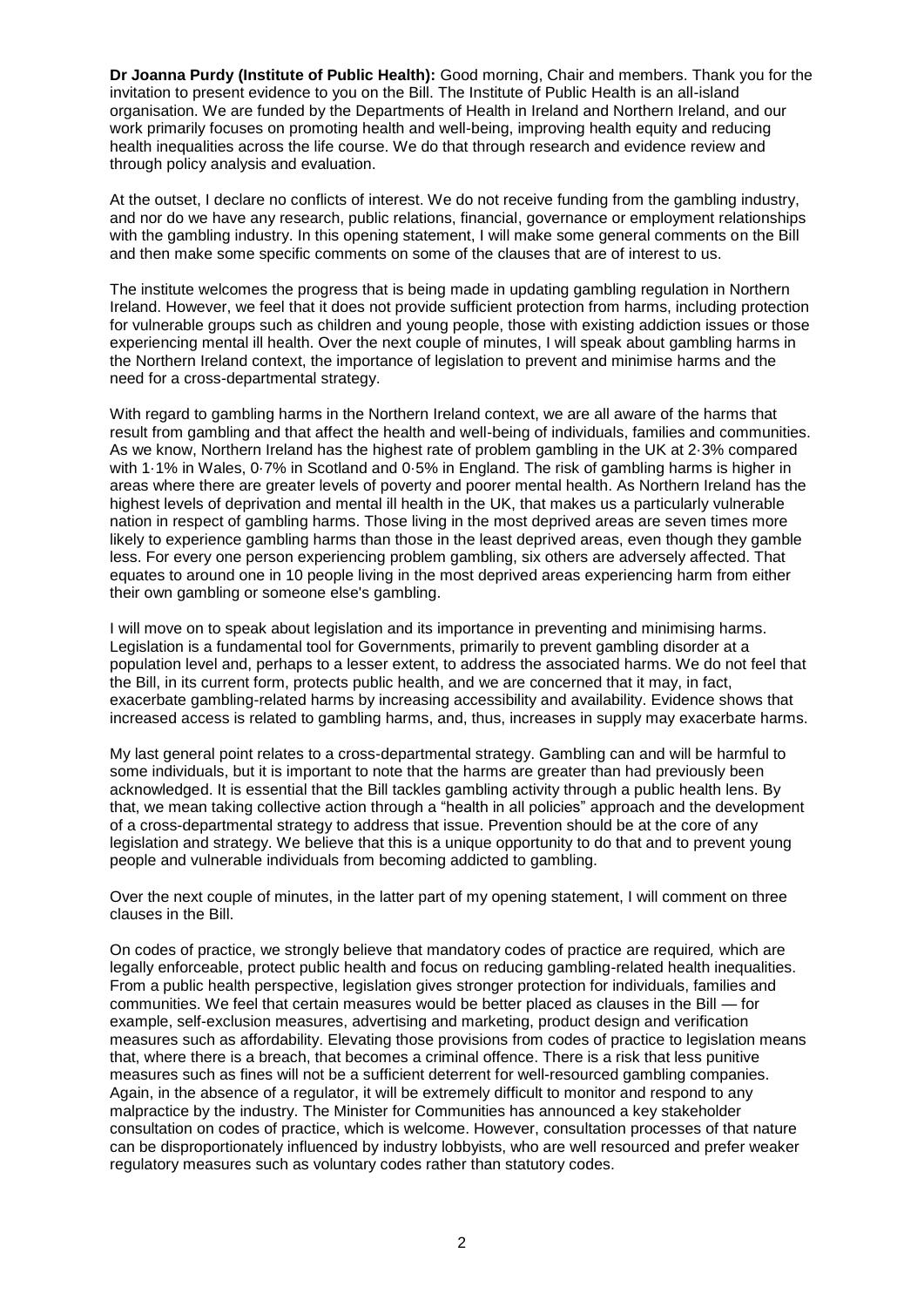The final clause that I would like to comment on deals with the opening of licensed offices on Sundays and Good Fridays. We know that increasing access and availability to gambling leads to an increase in gambling activity and potential harms. For that reason, we do not support the granting of additional hours at this time when there is no clear strategy in place to address gambling prevalence disorder or to meet the needs of those experiencing harms. We are concerned that Sunday opening will further increase gambling activity and make it more accessible. To that end, we do not support the liberalisation of trading hours until such time as a strategy and a regulator are in place.

I would like to comment briefly on the industry levy. We firmly believe that there is a need for a statutory levy that is proportionate to the gambling activity and harms experienced in Northern Ireland. We point the Committee to the statutory levy currently in place in New Zealand as an example of good practice. Evidence from the UK has shown that the gambling industry seeks to influence research and policy agendas, and it engages in extensive lobbying. To that end, it is imperative that the Government preserve their role and right as a decision maker on the regulatory environment and that any new legislation be protected from any conflicts of interest from the outset. We caution against including in the legislation any commitment to consult the industry. In short, we recommend that that statement be removed from the legislation. In addition to that, the allocation of funds from any levy must be transparent, independent of any industry influence and, again, proportionate to the health and societal harms caused by gambling.

That concludes our comments on the clauses. I will, however, briefly make a couple of points on items that, we feel, are missing from the Bill.

The first point relates to the establishment of an independent regulator. We ask this question: how will the Government secure their commitment both to oversee the changes in law and protect the welfare of citizens from gambling harms in the absence of a regulatory body? We strongly recommend the establishment of a regulator as a priority to oversee and monitor the proposed measures in the Bill.

The second point is that the Bill is narrow in scope and does not address online gambling. Again, we would welcome a commitment to bring forward legislation on online gambling within six months of the Bill's enactment.

My final point relates to data and evidence. The lack of data and evidence perpetuates a situation in which we do not understand or fully know the extent of harms or, indeed, the cost to the Exchequer and the state in Northern Ireland. We therefore encourage the Committee to consider including in the Bill a requirement for data collection through Departments and the Northern Ireland Statistics and Research Agency (NISRA).

We believe that the legislation must be established with a public health focus and be governed by a strong regulatory framework to prevent gambling-related harms. Thank you.

**The Deputy Chairperson (Ms Armstrong):** Thank you very much. Maurice, do you want to go ahead now?

**Mr Meehan:** Yes. A number of points that I will raise from the Public Health Agency's perspective are complementary, so, to avoid the risk of questions being duplicated, I will give my statement now, after which we will be happy to respond to members' questions. Is that OK with you?

#### **The Deputy Chairperson (Ms Armstrong):** Absolutely; yes.

**Mr Meehan:** On behalf of the Public Health Agency, we are pleased to provide our oral evidence today in response to the Committee's call for evidence on the Betting, Gaming, Lotteries and Amusements (Amendment) Bill. The Public Health Agency was established in 2009 as part of the reforms to health and social care in Northern Ireland. The PHA is the major regional organisation for health protection and health and social well-being improvement. Our role also commits us to addressing the causes and associated inequalities of preventable ill health and lack of well-being.

The Public Health Agency welcomes the introduction of the Bill. It provides an opportunity to consider the regulation of gambling within the context of emerging research highlighting concerns about gambling-related harm at a population level. That includes the recently published Hodgins and Stevens meta-analysis of problem gambling risk factors in the general population. I have included the link to that study, 'The Impact of COVID-19 on Gambling and Gambling Disorder: Emerging Data', in the references to our paper. That study reviewed 17 published studies internationally and highlights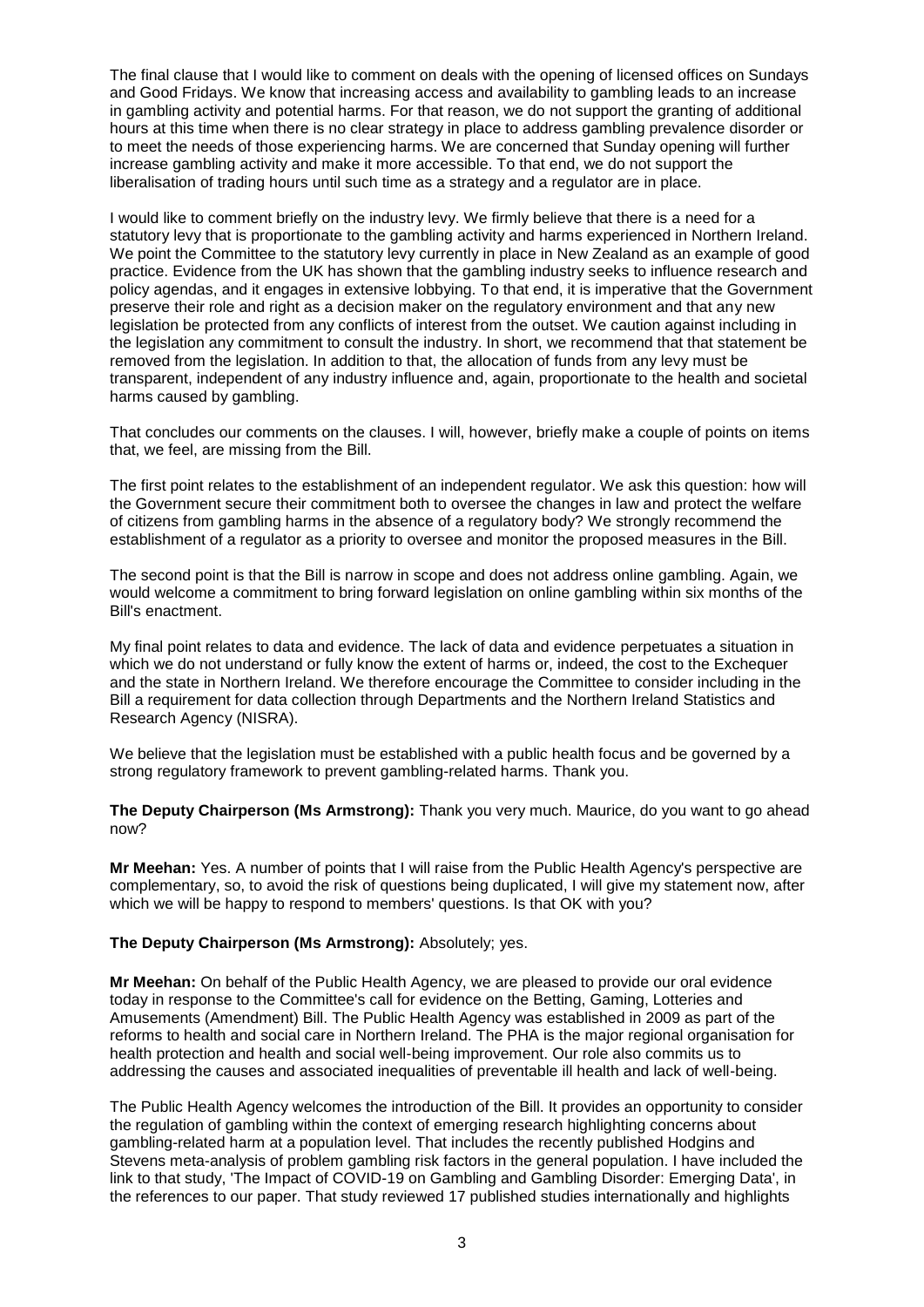that, during the pandemic lockdown period, the studies correlated increased problem severity gambling among younger age groups, mainly among young males.

The Department for Communities' 2016 Northern Ireland gambling prevalence survey highlights the fact that Northern Ireland has the highest estimated rate of problem gambling of the regions in the United Kingdom at 2·3%. Essentially, it is four times higher than in England. It is also one of the highest rates when compared internationally with countries that used similar surveys. Northern Ireland also has the highest prevalence of mental illness in the UK, which may make the population particularly vulnerable to problem gambling.

According to the National Institute for Health and Care Excellence (NICE), which is the key resource for clinical evidence that informs commissioning throughout the UK, in 2018, participation in gambling was reported by 57% of men and 51% of women. Estimates of the number of people in the UK who participate in harmful gambling vary widely from 300,000 to 1·4 million. For Northern Ireland, it is estimated that between 9,000 and 42,000 of our population participate in harmful gambling. Only a small proportion of people who participate in harmful gambling — approximately 3% in England, Scotland and Wales — are in treatment at any time. In Northern Ireland, there are no existing Health and Social Care (HSC) treatment services, so that number will be much more limited and primarily limited to the services provided by GamCare, such as the gambling industry-funded young people's support service and the UK-wide national gambling helpline.

"Gambling disorder", "problem gambling" and "pathological gambling" are all terms that are used to describe gambling that causes harms, problems or distress for individuals and those around them. Harmful gambling is used as an umbrella term to describe any frequency of gambling that results in people experiencing harm. People who participate in harmful gambling may present with physical and psychiatric comorbidities — in particular, depression and suicidal ideation. Compulsive gambling, also called gambling disorder, is the uncontrollable urge to keep gambling despite the toll that it takes on your life. Gambling means that you are willing to risk something that you value in the hope of getting something of even greater value. Gambling can stimulate the brain's reward system much like drugs or alcohol can and can lead to addiction.

When considering the Betting, Gaming, Lotteries and Amusements (Amendment) Bill, the Committee for Communities should take account of the NICE guidelines and the fact that the Department of Health and Social Care in England asked NICE to develop new clinical guidelines on harmful gambling, including the identification, diagnosis and management of problem gambling. Once complete, those guidelines will inform UK-wide addiction services commissioning. The reference to the consultation on those NICE guidelines is 'Gambling: Identification, Diagnosis and Management — Draft Scope' dated December 2021.

In Northern Ireland, there is no coordinated system of early identification and intervention with problem gamblers. Primary or secondary healthcare services do not routinely identify or refer gamblers for treatment. As Joanna referenced earlier, the understanding of the prevalence and treatment of harmful gambling is an emerging field for us in Northern Ireland, with ongoing research taking place quite rapidly. The PHA notes the relative absence of Northern Ireland data on problem gambling and gambling-related harms. Further data and local research is critical and would be welcomed to inform policy and the commissioning of services.

I also undertook a little bit of complementary analysis, which may be helpful for the Committee's consideration. It comes from statistics from the family support hubs, which provide the referral process for families in need of support in Northern Ireland. That shows that, in 2019, there were 7,590 referrals, and 5% of those — 403 people or families — were referred for financial support. However, in 2021, coinciding with the lockdown and COVID, there were 8,405 referrals. The referral for financial support moved up to 27%. That is a very significant increase in financial hardship. The increase from the previous year for financial support is mainly in relation to food, fuel poverty, food parcels and Christmas presents. There was no specific evidence of financial hardship relating to gambling with these referrals. However, increased opening hours in the Bill could exacerbate financial pressures for families, including those with problem gambling.

In conclusion, I will talk about specific clauses. On clause 2, "Opening of licensed offices on Sunday and Good Friday", the PHA highlights concerns that increased availability of gambling through additional opening hours may exacerbate existing harms. Weekend opening will increase the accessibility of gambling to a wider proportion of society, such as working-age adults, children and young people. On clause 14, "Industry levy", in England, the Gambling Act 2005 contains a provision in section 123 for a levy on gambling operators to fund projects to reduce gambling harms. Successive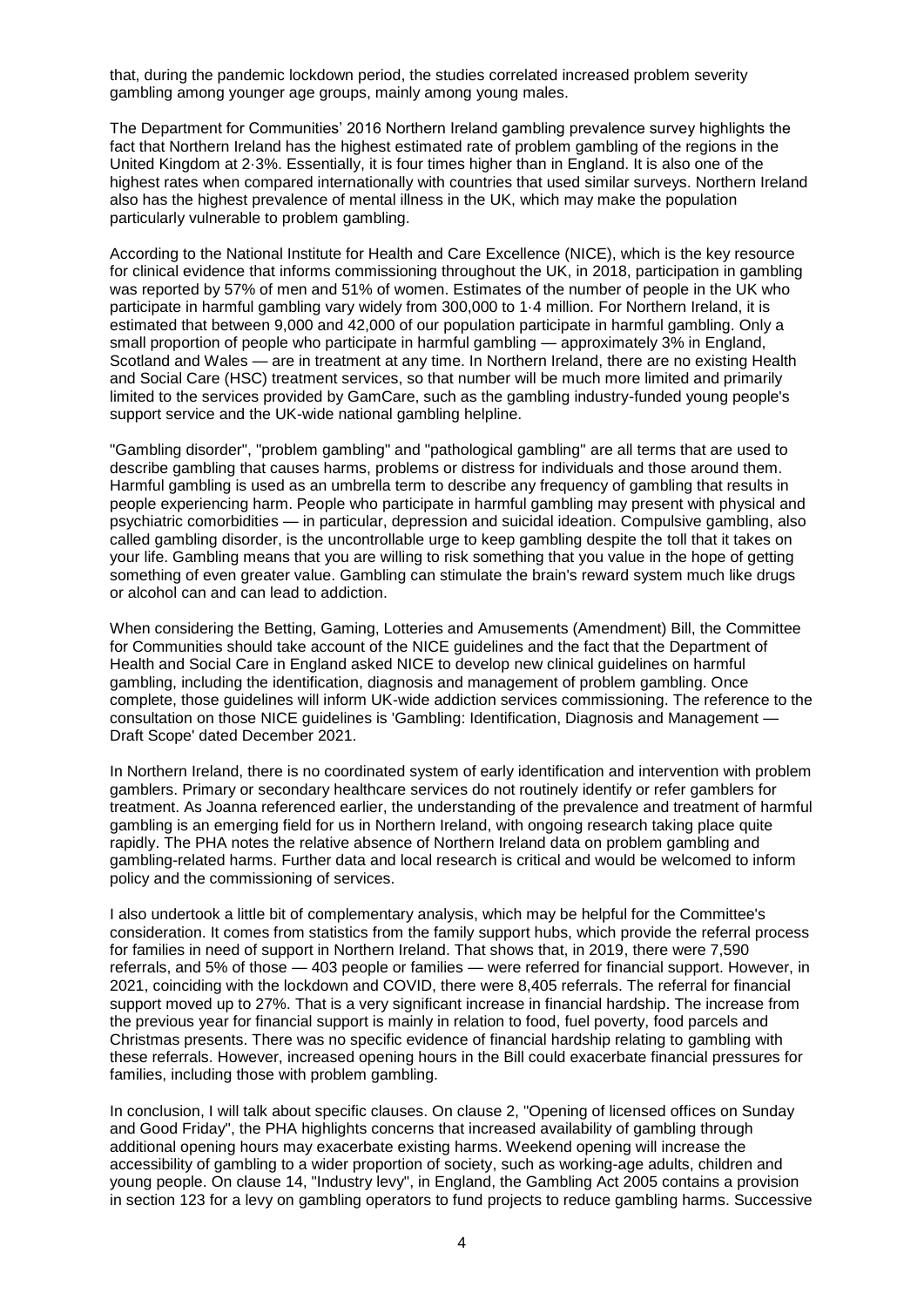Governments have not made use of that provision. In the absence of a mandatory levy, the Gambling Commission requires operators, through the licensing conditions and code of practice, to donate to funding research, education and treatment to reduce gambling harms. The three-year national strategy to reduce gambling harms published by the Gambling Commission in April 2019 refers to the work of GambleAware in commissioning the most specialist services for those affected by gambling harms.

The PHA concurs with the Institute of Public Health on the introduction of an industry levy and recommends that this levy be placed on a statutory footing in Northern Ireland. We agree that the statement relating to a requirement for government to engage with the gambling industry on this levy be removed from the legislation. A levy uncoupled from the gambling industry could be used to fund independent preventions and evidence-based prevention and treatment services to treat and support people who experience problem gambling in Northern Ireland, independently from the gambling industry. Research into gambling harms in Northern Ireland should be a priority and the subject of investment from the levy.

Finally, in clause 15, "Code of practice", the PHA also concurs with the Institute of Public Health in proposing that that clause, which gives the Department for Communities power to create codes of practice, should make these codes mandatory and legally enforceable. They should prioritise public health, focus on reduced gambling-related health inequalities and seek to protect children, young people and vulnerable individuals. From a public health perspective, legislation provides stronger protection to the individual, family and community. Thank you very much for listening to our briefing.

**The Deputy Chairperson (Ms Armstrong):** Thank you very much for your worthwhile submission, which gives the Committee a lot to think about. I will ask a few questions first. Whoever can answer, please do, and then I will move to other members.

I know that you have concerns about the Good Friday and Sunday openings. You said that a consequence of the Bill might be that it increases the accessibility of gambling by extending opening hours and, therefore, increases the prevalence of gambling-related harm. You also raised online gambling. Is online gambling not taking over from the traditional bookmaker shop, and, therefore, extended opening hours will be negligible compared with the effects on gambling created by online gambling? Who wants to respond to that?

**Mr Meehan:** Joanna might be best placed to answer, based on the references to the research to which she has access.

**Dr Purdy:** I am happy to respond to that question. Our concern around the increased hours is that, yes, we recognise that online gambling is increasing. There was an increase between 2010 and 2016 in the last two gambling prevalence surveys.

It would be really useful for that survey to be repeated so that we know the current state of online gambling. What we know from that survey is that a significant number of people also participate in land-based gambling. Therefore, by increasing access and opening hours, we could increase the opportunities to exacerbate harms.

That is based on total consumption theory, whereby increased accessibility leads to an increase in harms. By the same token, it is proposed by researchers that, with appropriate policy and legislative measures, we can, in fact, reverse that effect by reducing opening hours and reducing harms in the same way that we have seen that happening in relation to alcohol licensing.

We are also concerned that the Sunday opening of betting offices will coincide with many professional sports that take place on a Sunday. People often go to pubs and bars to watch sport on a Sunday. There is good evidence that alcohol and betting outlets are often co-located, particularly in more deprived communities. They are close to one another. There is also strong evidence from a recent Public Health England evidence review of a strong, clear and consistent association between increased alcohol consumption and increased gambling. This is almost a cumulative type of effect whereby we are increasing access to gambling at a time when alcohol licensing hours have been extended in Northern Ireland.

**The Deputy Chairperson (Ms Armstrong):** Our Committee colleague Mark Durkan has had to go to the Chamber to respond to a statement. He asked me to ask a question about this from the public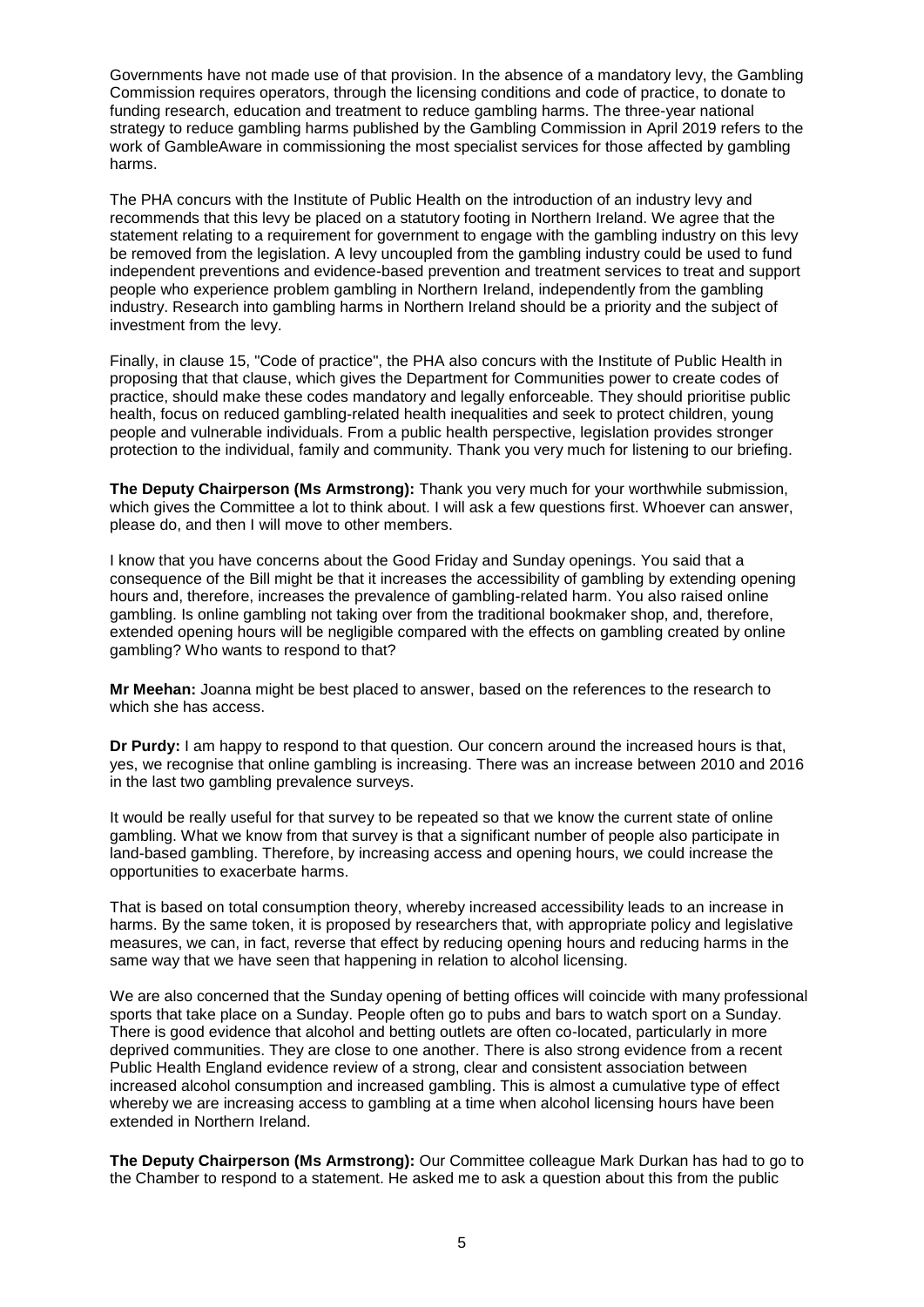health lens. An earlier witness spoke about the prevalence of opportunity for gambling — for instance, when scratch cards are available at points of sale. What are your thoughts on that?

**Dr Purdy:** I have no particular comment to make on scratch cards. Perhaps Helen or Maurice would like to comment.

**Dr McAvoy:** I would not see them as a major concern. The challenge is that we know that people who are having difficulty with gambling are being bombarded with opportunities online, through their phone, through sport, through television and radio advertising, and also through the density of betting shops in their area. It is the cumulative effect of all those things.

It is difficult to single out any particular measure and say that it is more problematic. The pattern has been the massive growth in online gambling, but we have not seen a huge fall-off in land-based gambling at the same time. Although online gambling is the growth area, I am not sure that we have seen any fall-off in land-based gambling. As I say, it is the cumulative effect of all those things.

The regulation of online gambling is a major area for development from a public health perspective, particularly because of the potential increased accessibility of online forms of gambling to children and young people. It may be quite clear if they walk into a betting shop that they look under 18 or could be identified, but it is far more difficult to get that age verification through a computer interface.

**Mr Meehan:** It seems that, overall, there are multiple avenues and increasing opportunities for gambling online through scratch cards and betting shops. The proposal to not support additional Sunday opening would close off only one point of access.

Broadly, the issue is that we see a massively increasing focus on targeted advertising, particularly at young people. We see multiple gambling opportunities. Clinicians, the British Medical Journal (BMJ) and other research in this space highlight the fact that a significant proportion of those participating in gambling experience mental illness as a consequence of gambling behaviour. Also, many of those who participate in harmful gambling have existing mental health illnesses. Broadly, the issue is the huge responsibility of the industry, the Department for Communities and, collectively, the Northern Ireland Assembly to think about prevention and the treatment implications for those who are adversely affected by gambling.

**Mr Frew:** I am interested in your commentary about a gambling regulator or commissioner. Should a commissioner or regulator be paid out of the proposed levy, or should there be a separate fee? What should the fee be set at? Should that be a one-off or yearly fee across the board, or should the fee increase in proportion to the size and scale of the gambling organisation?

**Mr Meehan:** The Public Health Agency did not make a specific point about the regulator. Thankfully, the Institute of Public Health did some analysis and has a perspective on that. Joanna will share that with the Committee.

**Dr Purdy:** I will let Helen speak to the point about the regulator. I will pick up on the point about the levy and fee. I point the Committee to the example from New Zealand. Recently, Dr Maria Bellringer from New Zealand spoke to us about the implementation of the levy there. Essentially, New Zealand has created a complex formula. The formula has been derived in such a way that it actually pays for the prevention strategy, and it is considered to be part of the prevention and treatment programme for gambling harms in New Zealand. It is complex, and it is proportionate to the harms and the level of gambling activity in that country. We are happy to follow up with more detail on the New Zealand example, if that would be helpful to the Committee. It is complicated to explain some of the detail in such a short time. The information will be more useful to the Committee as a written paper, but we point you to that example. New Zealand has a prevention strategy in place and, essentially, a statutory levy. Interestingly, it has moved from a voluntary levy to a statutory levy, which is a very important move, and that levy pays for the strategy. Off the top of my head, I do not know whether the levy also pays for the regulator in New Zealand. I will need to check that. We are happy to follow up on that.

**Mr Frew:** That is very helpful. We should look towards New Zealand to see what that brings out. If we are to go down that route, even as a Committee, it is important that we facilitate a belt and braces approach and do not leave anything hanging. If we are inclined to go down that road, we must take responsibility for the whole measure.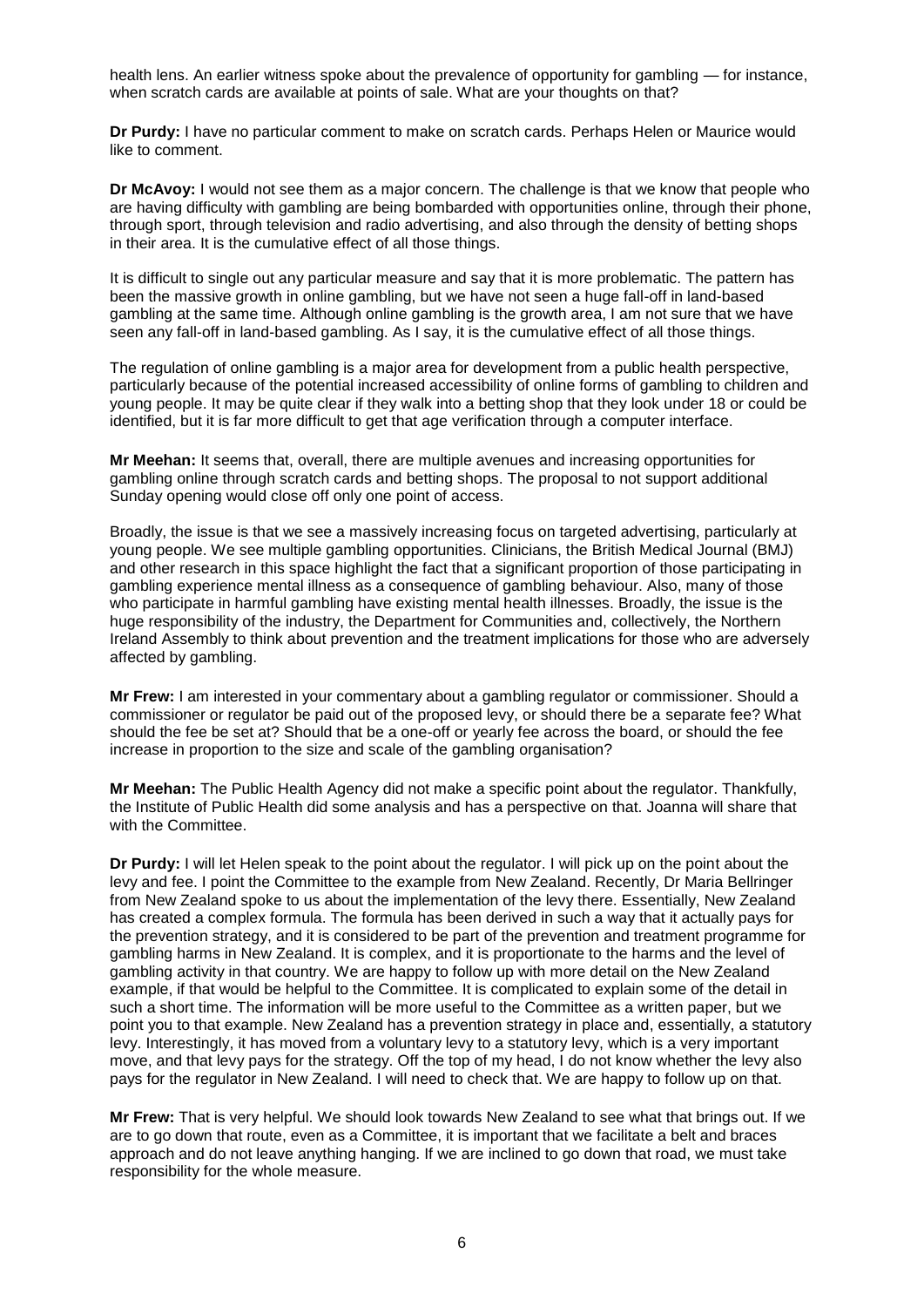I am very interested in Sunday opening and the potential for harm. I was very interested in your science — for want of a better word — around the harm of increasing access and the reduction in harm from diminishing access. I am interested in whether you have anything specific, such as reports, that would be useful for the Committee. Can those be shared?

My next question is for both organisations. Are you content that schedule 8A to the old 1985 Order is sufficient and future-proofed enough to protect not only gamblers from excessive gambling but staff? It is not just from the religious point of view; it strikes me that betting shops have very unsociable working hours. They may open at 10.00 am or 11.00 am and stay open until about 7.00 pm or 8.00 pm. You can imagine how that would impact on family life. Sunday might be the only day that all members of a family are in the house at the one time. Are you content with the old schedule 8A to the 1985 Order and the protections that it gives?

**Mr Meehan:** From the Public Health Agency's perspective, a high level of information is missing from our full understanding of gambling harm in Northern Ireland. That needs to be addressed as an urgent issue, collectively, and the Public Health Agency would be more than happy to engage with the Department for Communities on the potential for further research in that space. In the absence of that current understanding, given the high levels of problem gambling identified in our population and the potential for further harm in the context of the level of unknown information about further widening of access to gambling, our view is that we should remain with the current legislation on Sunday opening.

**Dr McAvoy:** May I follow up on the interlinked point about the statutory levy? The formula in New Zealand is based on the amount of money lost by gamblers in each gambling sector. New Zealand uses player expenditure data, which we do not have for Northern Ireland. I am fairly confident that the industries are fully aware of the expenditure losses, and there would be nothing to stop the state requiring that data to be shared in order to allow the level of the levy to be set. We also need estimates of the amount of harm, and Maurice emphasised that we are not really collecting that data, certainly not for Northern Ireland, so we have to use proxy data until such time as data is collected. There is an opportunity, through the Bill, to mandate the collection of data, which would allow you to create a formula that is fair for all parties. The levy in New Zealand estimates around 60 million New Zealand dollars based on a population of about 5·1 million. It is administered by the Ministry of Health and split between the general health fund and the gambling strategy. That was an overview. The gambling industry holds data on expenditure and losses that would be helpful to the Government in setting the level of a levy to support the development of regulation and the development of health and social care services for those who are in difficulty.

On the point about people working in land-based gambling and betting places, I honestly do not know enough about their working conditions, working hours and how this legislation might impact on them. I share your concerns that there is a risk of working very long hours and of being in an environment where there is a lot of ongoing gambling and so on, but our interest is in the whole population and in those large subgroups of the population whom we know need extra protection, particularly children and young people, people with other addiction issues, including alcohol addiction, and those with existing mental ill health. They are the big subgroups of the population, from a public health perspective, whom we are really interested in.

**Mr Frew:** Thank you. You touch on a very interesting point about mandating the collection of data. It strikes me as sensible that, in order to quantify the problem, you need to have solid data. If we do not have that data at hand — if we cannot measure or ascertain the level of the problem — how can we ever help the individual or solve the problem? Even if it is not to produce a formula to help towards the fee for a commissioner or regulator, it strikes me as a very sensible approach. You have hit a note for me, so thank you very much.

I will go back to the subject of a commissioner. You will be aware of the Gambling Commission in GB.

#### **Dr McAvoy:** Yes.

**Mr Frew:** I have looked at another avenue that we could adopt here, apart from the New Zealand model or formula. There might be an opportunity for you to go it alone, and there may be a reasonable suggestion as to why you would want to do that. Do you see that it could be easy enough for Northern Ireland to attach itself to the work of the Gambling Commission in GB? I suspect that it would take Westminster legislation to do that, but is it conceivable that we could attach ourselves to GB? Might that mean Northern Ireland associations and bookmakers paying fees proportionate to those that are currently paid by associations and bookmakers in GB?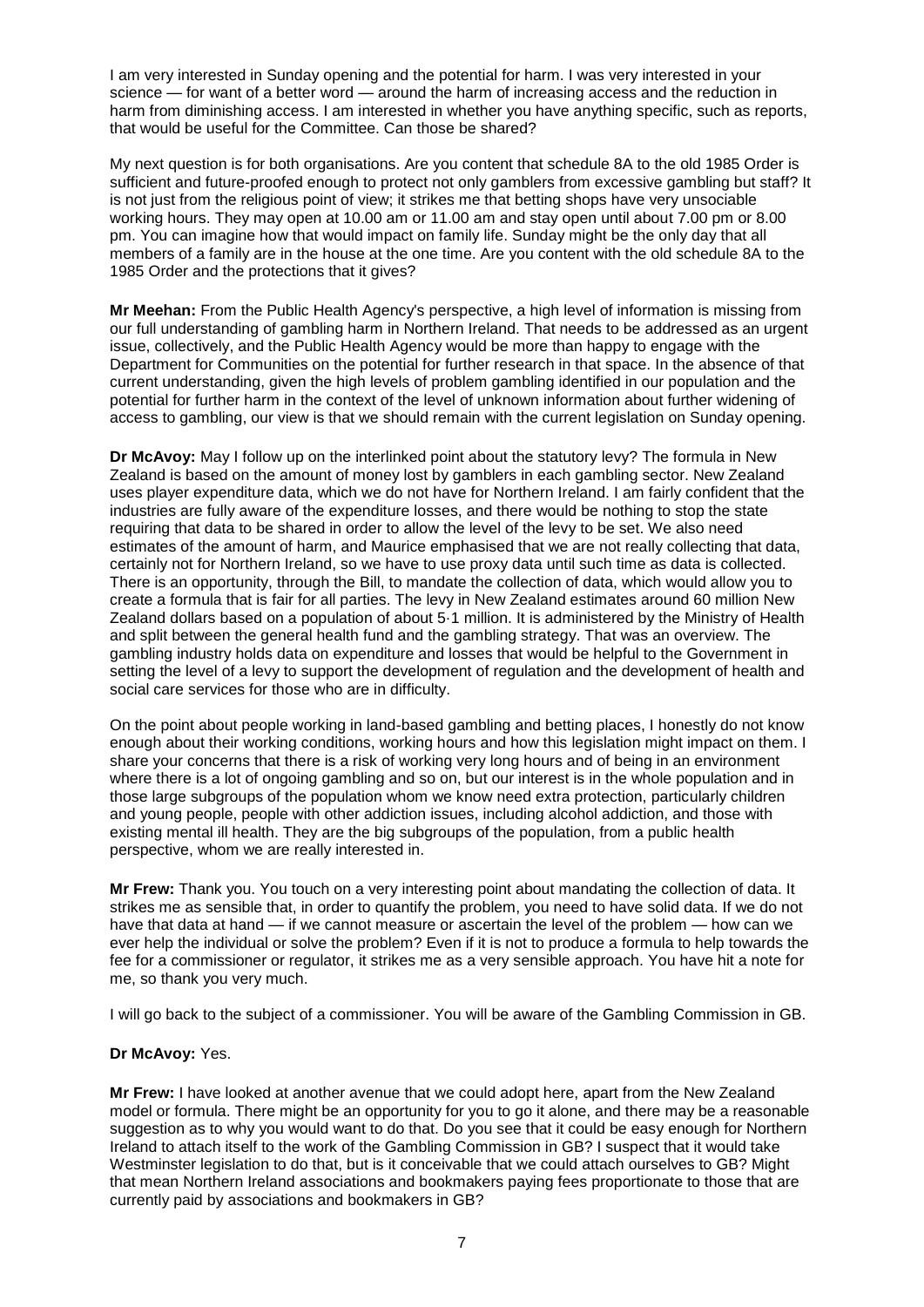**Dr McAvoy:** I am not a legislator, so I am not sure what is possible within the current terms of reference and legislation for the Gambling Commission and its operation in Great Britain. Is it possible? Yes, I think that it is possible. Is it the right way to go? That is a difficult question to take a view on. It is possibly a useful avenue to pursue, with time to review whether a Northern Irelandspecific gambling regulator is needed. If the Gambling Commission were to take on a regulatory role for Northern Ireland, there would obviously have to be an increase in its capacity and in the resources that are available to it. It would also need to have an awareness of the higher rates of problem gambling, the different gambling environment and the local legislation. Recruitment has commenced for a gambling regulator in the Republic of Ireland, as part of its gambling legislation, and there may be learning from the process that has been undertaken in the South. I do not have an easy answer to that. There may be some legislative hoops to jump through, but, that said, it could speed up some processes for bringing the regulatory environment in Northern Ireland up to par with that which is available in England and Wales.

**Mr Meehan:** If part of the terms of reference for the UK Gambling Commission were to include advocating on behalf of those who are adversely affected by gambling harms, I would welcome that. We are indicating that, collectively, we need to know much more about those who are negatively impacted and about the hidden harm associated with children and young people from families in which a parent is involved in problem gambling.

There is a lot to learn. We have a mental health champion and a Children's Commissioner, so there may well be existing advocates who can make representation in that space. It would be helpful for the overall consideration of the applications of regulations if there were an independent commissioner who also specifically looked at Northern Ireland and at current research on prevalence and gambling harms. All Governments have a vested interest in this agenda.

**Mr Frew:** OK. This is my final question. Setting aside the New Zealand formula or a specific formula that could be created in this jurisdiction, I note that the fees in GB are set by the Department for Digital, Culture, Media and Sport. Who should set the fees here? Should it be the Department for Communities or the Department of Health? Does it really matter which it is?

**Mr Meehan:** I note the representations made by the Faculty of Public Health, the Institute of Public Health in Ireland and the Public Health Agency. All of those submissions highlight the overall population implication of gambling harms and their impacts on the responsibilities of the Department of Education, the Department of Justice and the Department of Health at the very least, as well as on training and employment. All Departments have a vested interest in this agenda. We have some concern that, if we medicalise it or regard it as being primarily a health issue, it then becomes just the responsibility of Health. The Department for Communities is well placed to convene the interdepartmental outworkings of the cross-cutting effects of gambling and regulation. We are comfortable with the idea of the Department for Communities leading that, because it is important not to medicalise it and make it solely a health issue.

**Mr Frew:** Thank you very much for your time and your answers.

**The Deputy Chairperson (Ms Armstrong):** Just before I bring in Ciara, on that issue of its sitting with Communities, we know that, unfortunately, we still have Departments that work in silos and do not share data across Departments. How could we be sure that having it in one Department would work with regard to data gathering?

**Mr Meehan:** My understanding is that the Northern Ireland Neighbourhood Information Service (NINIS) in NISRA has a cross-cutting interdepartmental remit for the development of data sets across Departments. Does NISRA sit under the Executive Office? I assume that it does.

**The Deputy Chairperson (Ms Armstrong):** It is under Finance.

**Mr Meehan:** It is the Department of Finance. OK. Maybe NISRA and the Department of Finance are the best brokers for the farming in of data from across Departments. That is just a thought.

**The Deputy Chairperson (Ms Armstrong):** Even if we have the data, there is the issue of getting those Departments to bid collectively for the money for preventative measures and so on.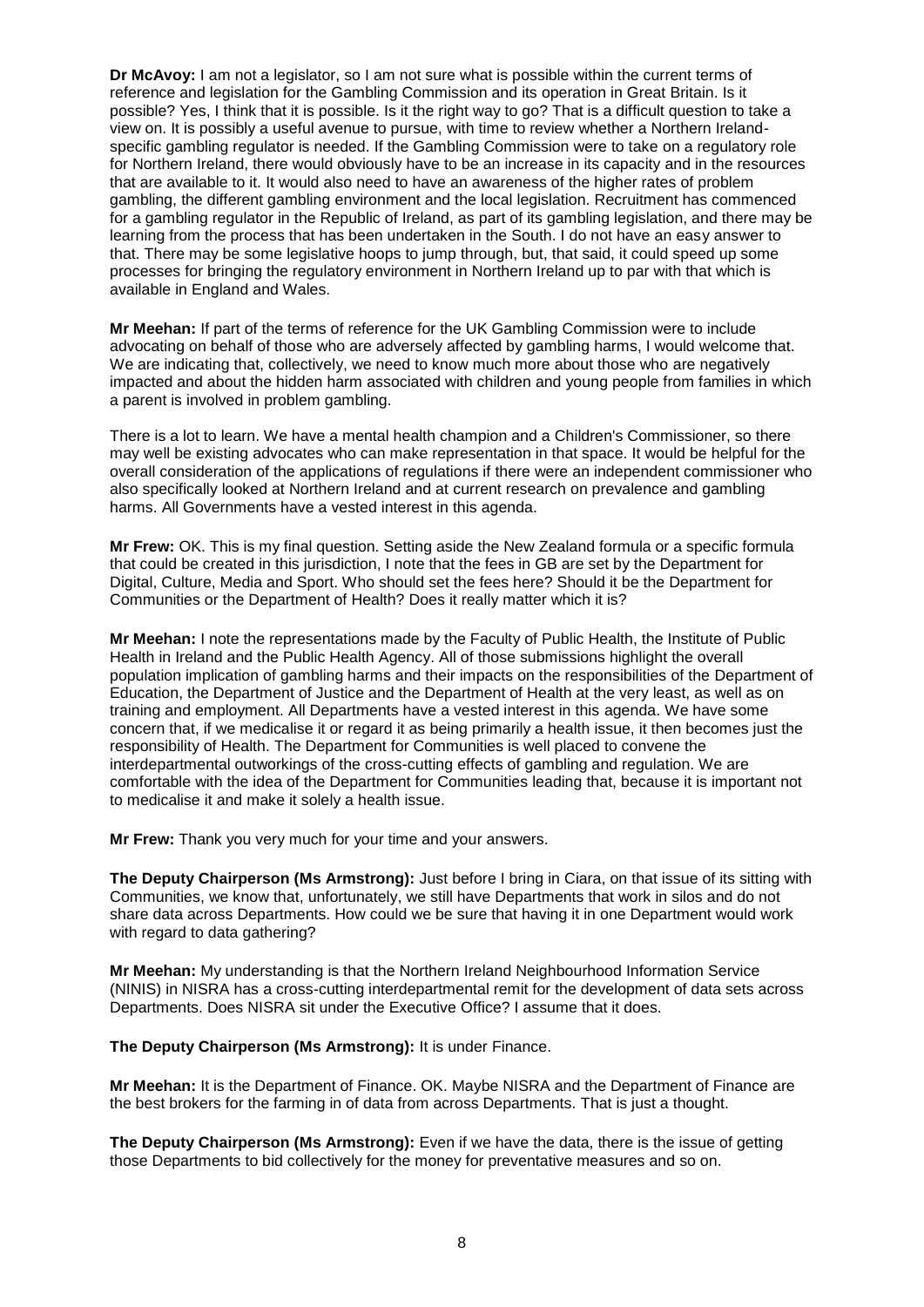**Ms Ferguson:** Following on from Paul's question about the levy, I am interested, from a public health perspective, in whether there is any research or evidence on the use of levies in other industries with regard to prevention. I am thinking, for example, of the night-time levy for after 12.00 am. I know that it is used elsewhere for pubs, clubs and that type of thing. I am interested, from a PHA perspective, in whether there has been any research in the North or across GB on the use of levies.

**Mr Meehan:** I need to put my hand up and say that I would need to go off and research that. We made a submission to the Department for Communities on the recent regulation changes re opening hours for establishments that sell alcohol. If you could indulge me, I would research that further and get back to you.

**Ms Ferguson:** That would be great. Thank you, Maurice.

**Dr McAvoy:** I can comment on aligning the spend under a statutory levy with a clear strategy on gambling harm. That can be useful to ensure that the spend from the levy is linked to a strategic approach to addressing harms through prevention and by meeting the needs of people who are already running into difficulty. I am not suggesting that the levy has been misspent in other countries. I am saying only that, to get the best value for money and the outcomes-based accountability that you want from any money that comes into the public coffers, you must link it in with a clear strategy on what you want to achieve: what "good" looks like in five years; what sort of reduction in exposure to gambling harms you want to see for young people, the general population and young men in particular; and the improvements in access to services that you want to see with regard to early presentation and getting people on the road to recovery. That is one of the key considerations.

The difficulty in the administration of levies in other jurisdictions has been that there has been some influence from commercial operators on how the money is spent. There is little evidence that running awareness campaigns, for example, or running a safer gambling week has any meaningful impact on people who are already running into difficulty with gambling. You can spend your money on things that will probably not give you a good return versus, for example, the development of services, the development of better research and better understanding the problem. Things could be done without even needing funding from a statutory levy: for example, inclusion of data on gambling in the health survey in Northern Ireland and in the young persons' behaviour and attitudes survey. Those surveys are already in operation.

There were some issues with the levy in New Zealand. It does not take account of money lost through overseas online gambling, and it does not take account of harms from other forms of gambling that may not be recorded through data systems. So, work could be done through a statutory levy to target that levy at a public health imperative. That is my thought on that.

**Mr Meehan:** I have one additional comment. The development of addiction services in England, Scotland and Wales seems to be on a very different trajectory from that in Northern Ireland. At the moment, there are no plans for commissioned addiction services specifically related to gambling harms.

The new NICE guidelines that I mentioned will almost certainly make recommendations about pathways into treatment services. So, future-proofing the implication of a societal opening up of gambling, heavy advertising and promotion of gambling in the context of the vast majority of gamblers who can gamble safely, but there being a significant proportion of the population for whom there are problem gambling implications, will mean that investment in Northern Ireland treatment services will have to be considered. That is not in the current health budget prioritisation in this financial year. If treatment services and their cost could be considered in the context of the levy that you have the power to mandate and raise locally for Northern Ireland, and that were to be diverted towards prevention and treatment, there would be an opportunity to consider treatment services within that levy.

**The Deputy Chairperson (Ms Armstrong):** Thank you very much. I am checking through my questions to see whether there is anything else that we need to cover with you. You mentioned the NICE guidelines in the letter that you provided to the Committee. Will you provide a link to those guidelines and, if possible, a link to the gambling prevalence survey?

**Mr Meehan:** Yes.